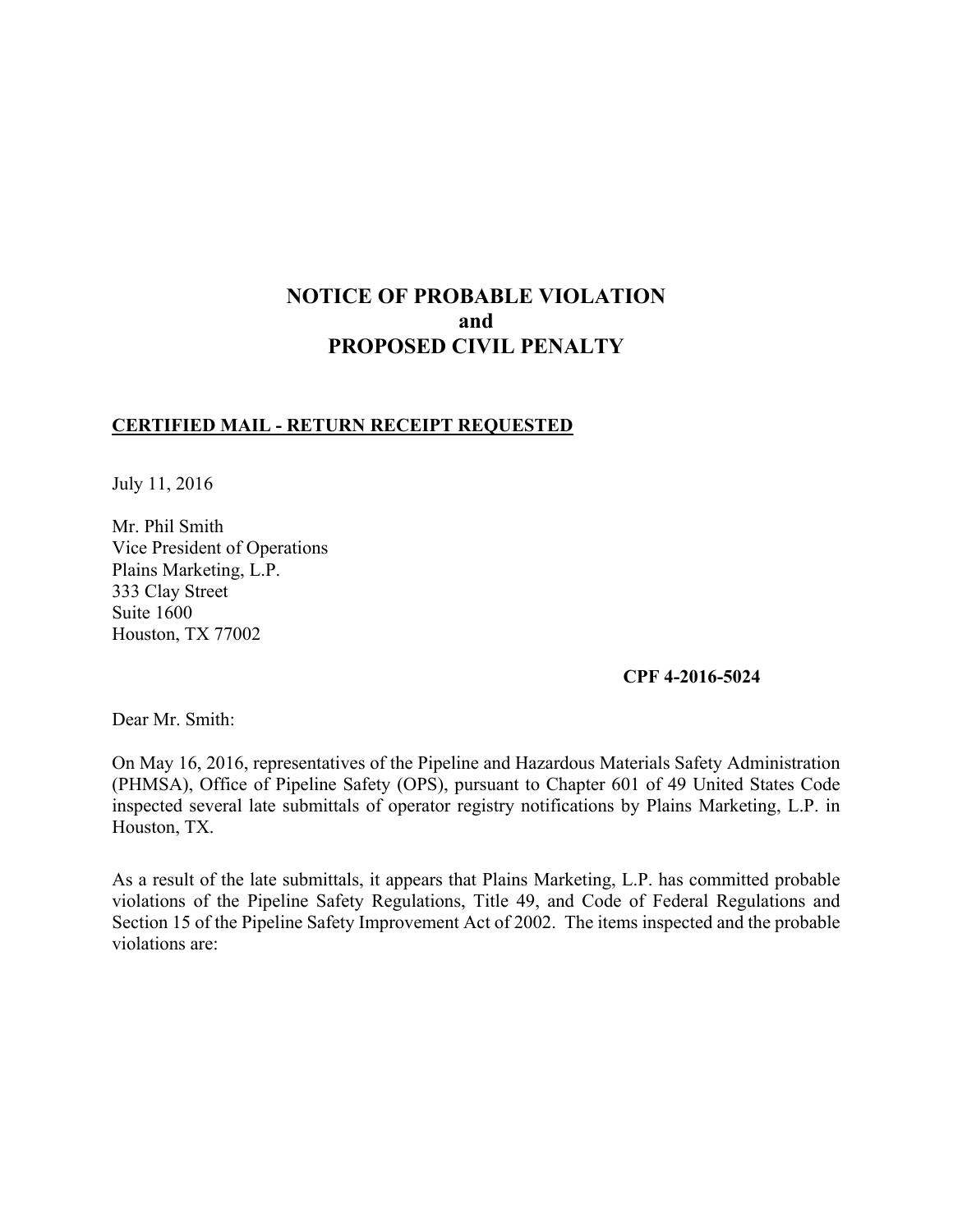#### **1. §195.64 National Registry of Pipeline and LNG Operators**

 **(c) Changes. Each operator must notify PHMSA electronically through the National Registry of Pipeline and LNG Operators at http://opsweb.phmsa.dot.gov, of certain events.** 

**(1) An operator must notify PHMSA of any of the following events not later than 60 days before the event occurs:** 

**(i) Construction or any planned rehabilitation, replacement, modification, upgrade, uprate, or update of a facility, other than a section of line pipe that costs \$10 million or more. If 60 day notice is not feasible because of an emergency, an operator must notify PHMSA as soon as practicable;** 

#### **(ii) Construction of 10 or more miles of a new hazardous liquid pipeline; or**

#### **(iii) Construction of a new hazardous liquid pipeline facility.**

Plains Marketing, L.P. failed to provide adequate notifications for several construction projects submitted on three construction notifications which consist of 10 breakout tanks and associated piping as required by 49 CFR §195.64(c)(1). On December 11, 2015, Plains Marketing submitted a late construction notification to PHMSA (F-20151211-9202). The project described in this submittal pertains to the construction of three breakout tanks in Lincoln County, Oklahoma with an anticipated start date of field work activities on July 1, 2015 which was before the notification date. Plains representative confirmed that construction began prior to notification date; however, the start date of construction was delayed until August 3, 2015. Therefore, the notification should have been submitted no later than June 4, 2015 in order to provide PHMSA the required 60 day notice prior to construction as required by §195.64(c)(1). As a result, Plains Marketing, L.P. notified PHMSA 190 days late.

On October 28, 2014, Plains Marketing submitted a late construction notification to PHMSA (F-20141028-6202). The project described in this submittal pertains to the construction of five breakout tanks in Lincoln County, Oklahoma with an anticipated start date of field work activities on November 25, 2014. Plains representative indicated that the actual construction start date was December 13, 2014. Therefore, the notification should have been submitted no later than October 14, 2014 in order to provide PHMSA the required 60 day notice prior to construction as required by §195.64(c)(1). As a result, Plains Marketing, L.P. notified PHMSA 14 days late.

On April 28, 2016, Plains Marketing submitted a late construction notification to PHMSA (F-20160428-11144). The project described in this submittal pertains to the construction of two breakout tanks in Lincoln County, Oklahoma along with two breakout tanks in Payne County, Oklahoma with an anticipated start date of field work activities on June 1, 2016. The notification should have been submitted no later than April 2, 2016 in order to provide PHMSA the required